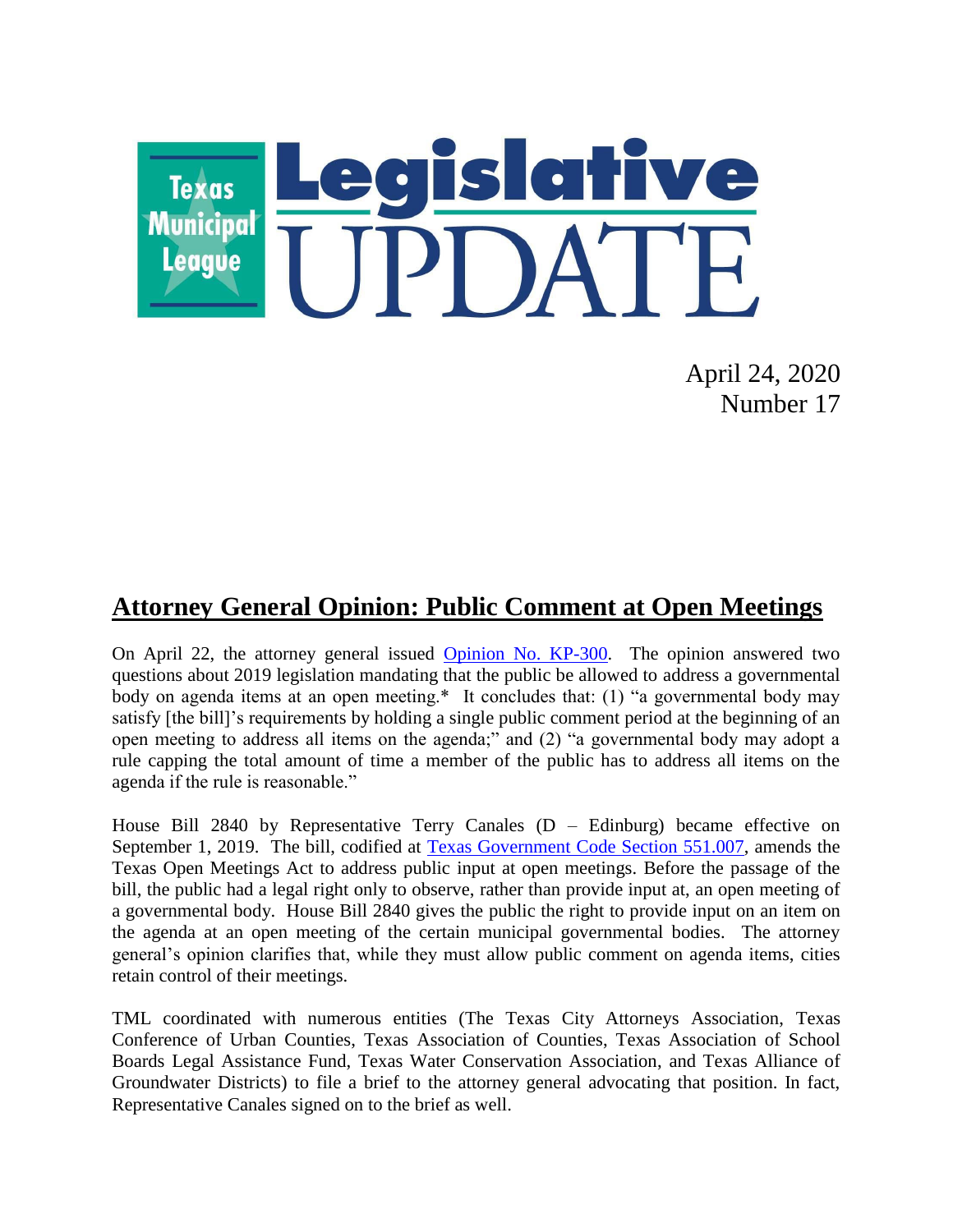#### **\*Please note: Section 551.007, the subject of the opinion, is currently [suspended by the](https://www.texasattorneygeneral.gov/sites/default/files/images/admin/2020/Press/Open%20Meeting%20Laws%20Subject%20to%20Temporary%20Suspension.pdf)  [governor](https://www.texasattorneygeneral.gov/sites/default/files/images/admin/2020/Press/Open%20Meeting%20Laws%20Subject%20to%20Temporary%20Suspension.pdf) in response to the COVID-19 emergency. It will remain so as long as the state is under a disaster declaration related to the virus.**

The League has prepared an [updated Q&A](https://www.tml.org/DocumentCenter/View/1733/HB-2840-Public-Comment-on-Agenda-Items_Updated-42320) explaining the issue. Again, it won't be needed until the governor's COVID-19 disaster declaration is lifted or expires.

### **Coronavirus (COVID-19) Updates**

The Texas Municipal League is open for business. The building is closed to all but essential personnel and most staff is working remotely, but the League remains open for business and is fully ready to serve. Cities are encouraged to call or email for legal assistance, help with ordinances, or for general advice or assistance. Let us know how we can assist you and your city.

Call TML staff at 512-231-7400, or email Scott Houston for legal assistance at [SHouston@tml.org;](mailto:SHouston@tml.org) Rachael Pitts for membership support at [RPitts@tml.org;](mailto:RPitts@tml.org) and the training team for questions about conferences and workshops at [training@tml.org.](mailto:training@tml.org)

The League has prepared a coronavirus clearinghouse [web page](https://www.tml.org/654/Coronavirus-COVID-19-Resources) to keep cities updated. In addition, everyone who receives the *Legislative Update* should receive a daily email update each afternoon with information on new developments. The daily email updates will be our primary means of communication during the pandemic. Those emails are being archived [chronologically](https://www.tml.org/Blog.aspx?CID=2) as well as by [subject matter.](https://www.tml.org/659/TML-Coronavirus-Updates-listed-by-subjec)

# **EPA Publishes Final Navigable Waters Protection Rule**

The Environmental Protection Agency [published](https://www.federalregister.gov/documents/2020/04/21/2020-02500/the-navigable-waters-protection-rule-definition-of-waters-of-the-united-states) the final [Navigable Waters Protection Rule](https://www.epa.gov/nwpr/navigable-waters-protection-rule-step-two-revise) to define "Waters of the United States" in the *Federal Register* on April 21, 2020.

Under the final rule, federal regulations cover four categories of waters:

- 1. The territorial seas and traditional navigable waters;
- 2. Perennial and intermittent tributaries to those waters;
- 3. Certain lakes, ponds, and impoundments; and
- 4. Wetlands adjacent to jurisdictional waters.

The final rule also defines "adjacent wetlands" as wetlands that are meaningfully connected to other jurisdictional waters, for example, by directly abutting or having regular surface water communication with jurisdictional waters.

The final rule includes 12 categories of exclusions that are not classified as "waters of the United States." These include, among others, features that only contain water in direct response to